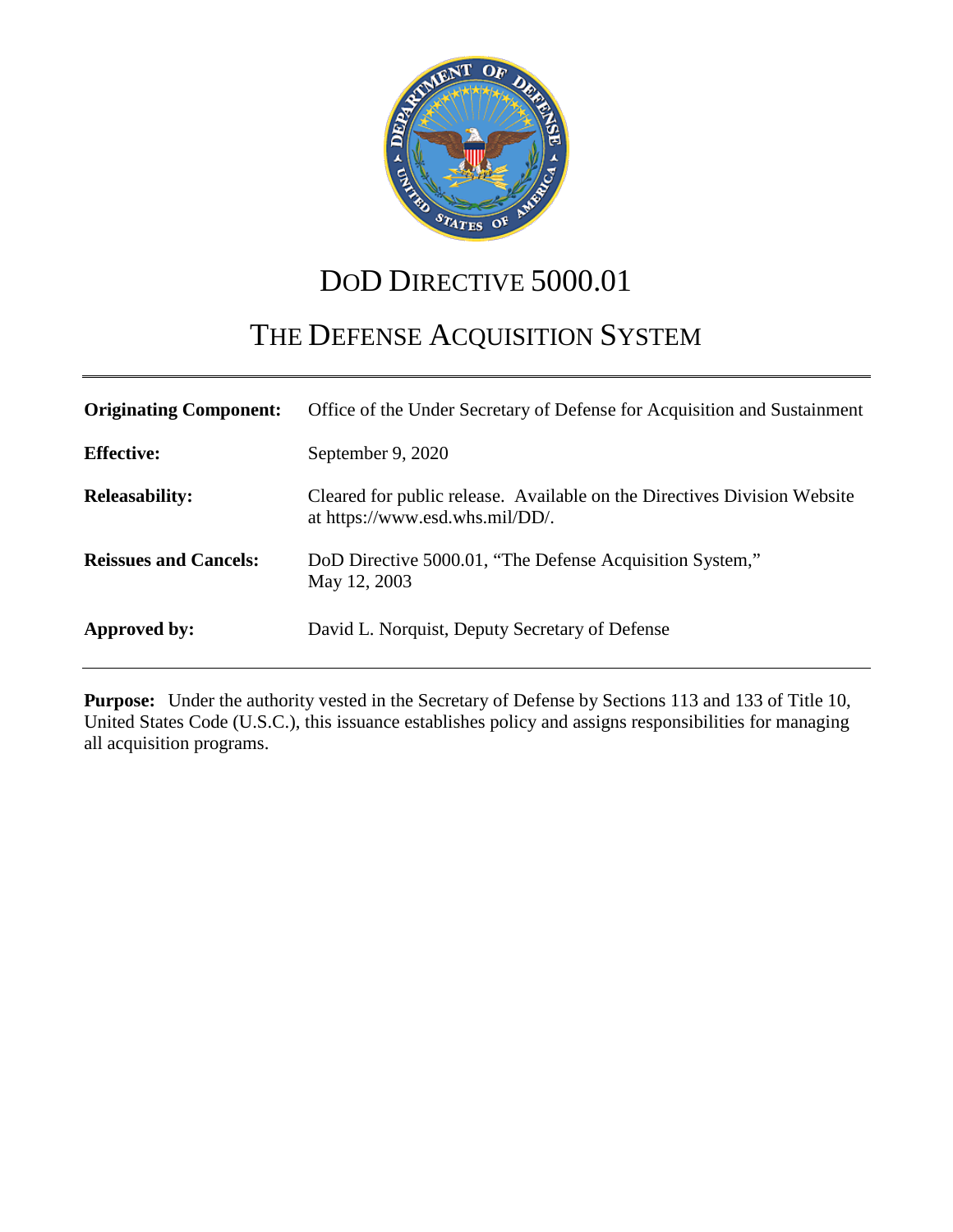## **TABLE OF CONTENTS**

| j. Emphasize Environment, Safety, and Occupational Health (ESOH) and Requirements     |  |
|---------------------------------------------------------------------------------------|--|
|                                                                                       |  |
|                                                                                       |  |
|                                                                                       |  |
|                                                                                       |  |
|                                                                                       |  |
|                                                                                       |  |
|                                                                                       |  |
|                                                                                       |  |
|                                                                                       |  |
| s. Employ Artificial Intelligence, Machine Learning, Deep Learning, and Other Related |  |
|                                                                                       |  |
|                                                                                       |  |
|                                                                                       |  |
|                                                                                       |  |
|                                                                                       |  |
|                                                                                       |  |
|                                                                                       |  |
|                                                                                       |  |
| 2.1. Under Secretary of Defense for Acquisition and Sustainment (USD(A&S)) 10         |  |
| 2.2. Under Secretary of Defense for Research and Engineering (USD(R&E)) 10            |  |
| 2.3. Under Secretary of Defense for Intelligence and Security (USD(I&S)).  11         |  |
| 2.4. Under Secretary of Defense for Personnel and Readiness (USD(P&R)).  11           |  |
|                                                                                       |  |
|                                                                                       |  |
|                                                                                       |  |
|                                                                                       |  |
|                                                                                       |  |
|                                                                                       |  |
|                                                                                       |  |
|                                                                                       |  |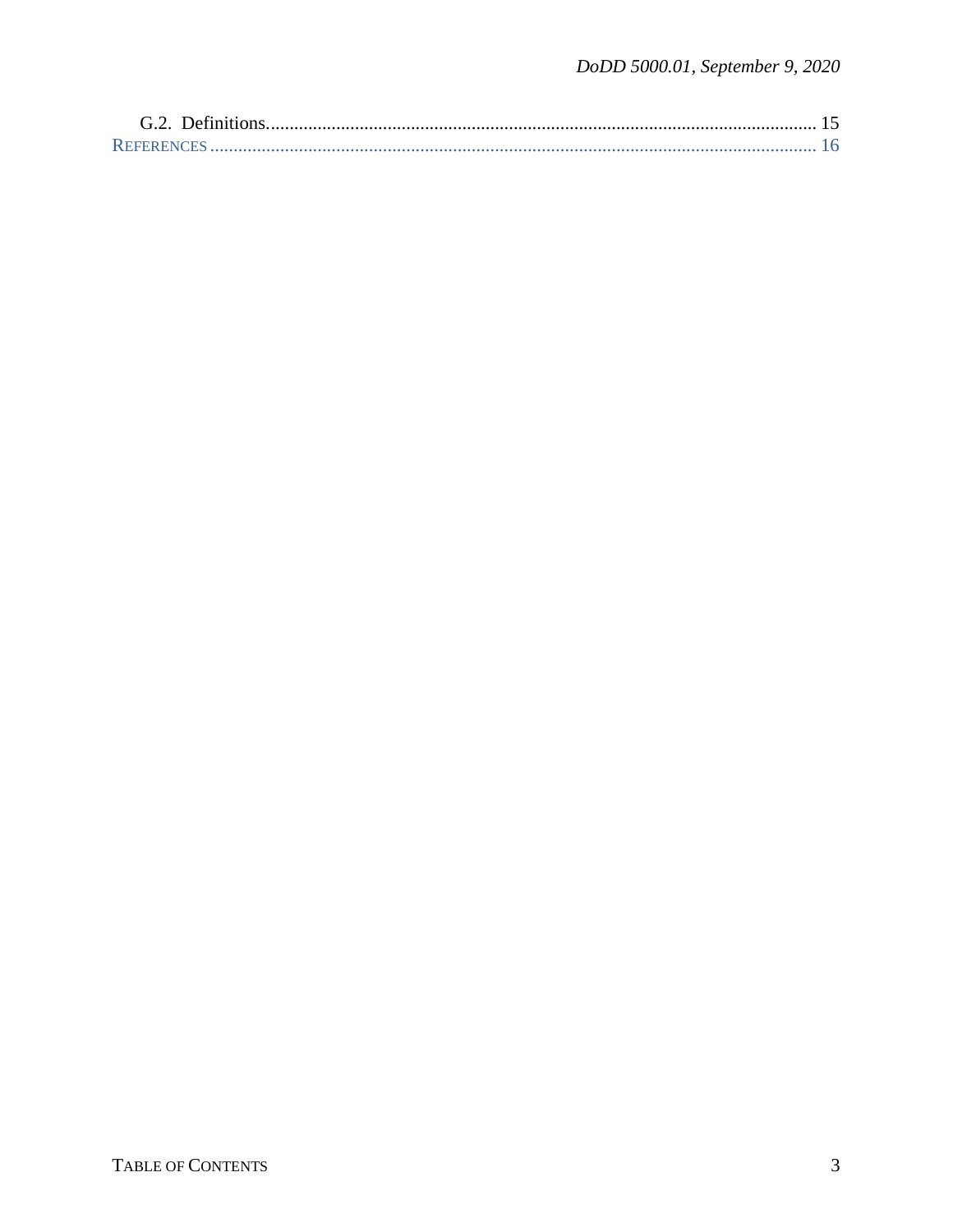### **SECTION 1: GENERAL ISSUANCE INFORMATION**

#### <span id="page-3-1"></span><span id="page-3-0"></span>**1.1. APPLICABILITY.**

This issuance applies to OSD, the Military Departments, the Office of the Chairman of the Joint Chiefs of Staff (CJCS) and the Joint Staff, the Combatant Commands, the Office of Inspector General of the Department of Defense, the Defense Agencies, the DoD Field Activities, and all other organizational entities within the DoD (referred to collectively in this issuance as the "DoD Components").

#### <span id="page-3-2"></span>**1.2. POLICY.**

The objective of the Defense Acquisition System (DAS) is to support the National Defense Strategy, through the development of a more lethal force based on U.S. technological innovation and a culture of performance that yields a decisive and sustained U.S. military advantage. The acquisition system will be designed to acquire products and services that satisfy user needs with measurable and timely improvements to mission capability, material readiness, and operational support, at a fair and reasonable price. The following overarching policies will govern the DAS:

#### <span id="page-3-3"></span>**a. Deliver Performance at the Speed of Relevance.**

#### The DAS will:

- (1) Employ the following operating policies:
	- (a) Empower program managers (PMs).
	- (b) Simplify acquisition policy.
	- (c) Employ tailored acquisition approaches.
	- (d) Conduct data driven analysis.
	- (e) Actively manage risk.
	- (f) Emphasize product support and sustainment.
- (2) Use an adaptive acquisition framework to emphasize these principles.

#### <span id="page-3-4"></span>**b. Conduct System of Systems (SoS) Analysis.**

Capability portfolio management, mission engineering, and integration analysis using an effects/kill chain framework will be employed to assess the integration and interoperability of the SoS required to execute critical mission requirements. The objective is to identify operational gaps and develop SoS employment concepts in order to develop system capabilities that improve the warfighters' ability to execute critical mission threads.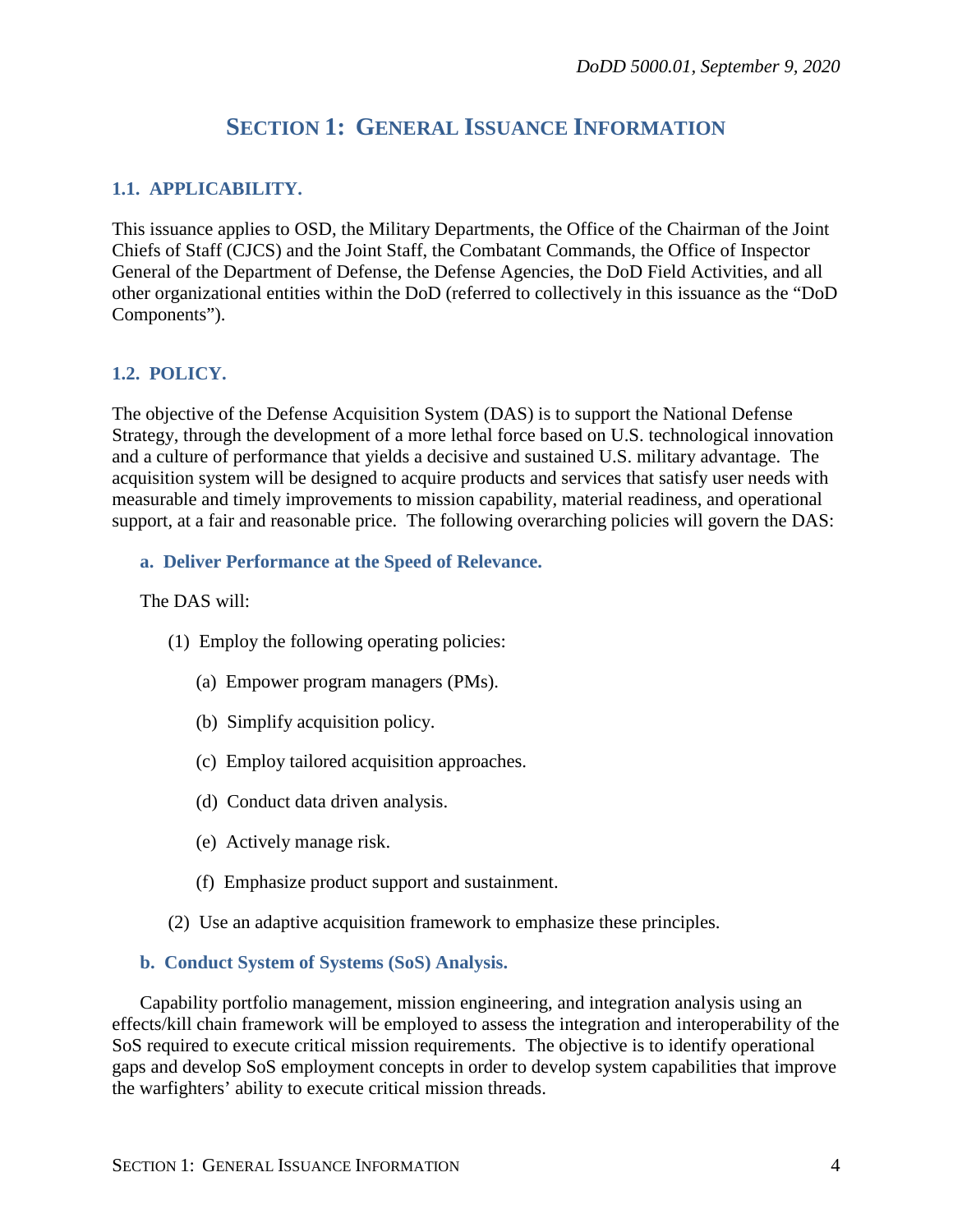#### <span id="page-4-0"></span>**c. Develop a Culture of Innovation.**

Creativity and critical thinking will guide acquisition business practice. Acquisition professionals will seek, develop, and implement initiatives to streamline and improve the DAS. Managers at every level will consider and adopt innovative practices, including best commercial practices and electronic business solutions, that reduce cycle time and cost, and encourage teamwork.

#### <span id="page-4-1"></span>**d. Develop and Deliver Secure Capabilities.**

Security, cybersecurity, and protection of critical technologies at all phases of acquisition are the foundation for uncompromised delivery and sustainment of warfighting capability. Acquisition managers, in coordination with security and counterintelligence (CI) professionals, will implement initiatives and processes for the identification, integration and continual evaluation of security and CI requirements throughout the life cycle of a system, service, or critical technology.

#### <span id="page-4-2"></span>**e. Emphasize Competition.**

The DoD Components will acquire systems, subsystems, equipment, supplies, product support, sustainment, and services in accordance with the statutory requirements for competition.

(1) Acquisition managers will take all necessary actions to promote a competitive environment, including consideration of alternative systems, data rights, and modular design to meet current and future mission needs.

(2) Planning and contracting for appropriate amounts of data rights, and incorporating a modular and open design to enable upgrades, technology refreshes, and future re-competes may enhance competition throughout the life cycle.

#### <span id="page-4-3"></span>**f. Be Responsive.**

Advanced technology will be integrated into developmental prototypes and production systems, and deployed to the operational community as soon as possible. Approved, timephased capability needs, matched with available technology and resources, will enable incremental acquisition strategies and continuous capability improvement.

#### <span id="page-4-4"></span>**g. Employ a Disciplined Approach.**

(1) Acquisition programs will be managed consistent with statute, the policy outlined in this issuance, and the regulatory requirements specified in DoD issuances applicable to the operation of the acquisition system.

(2) Program goals for cost, schedule, and performance parameters (or alternative quantitative management controls) will describe the program over its life cycle. Approved program baseline parameters will serve as control objectives. Deviations from approved acquisition program baseline parameters and exit criteria will be documented, recorded, and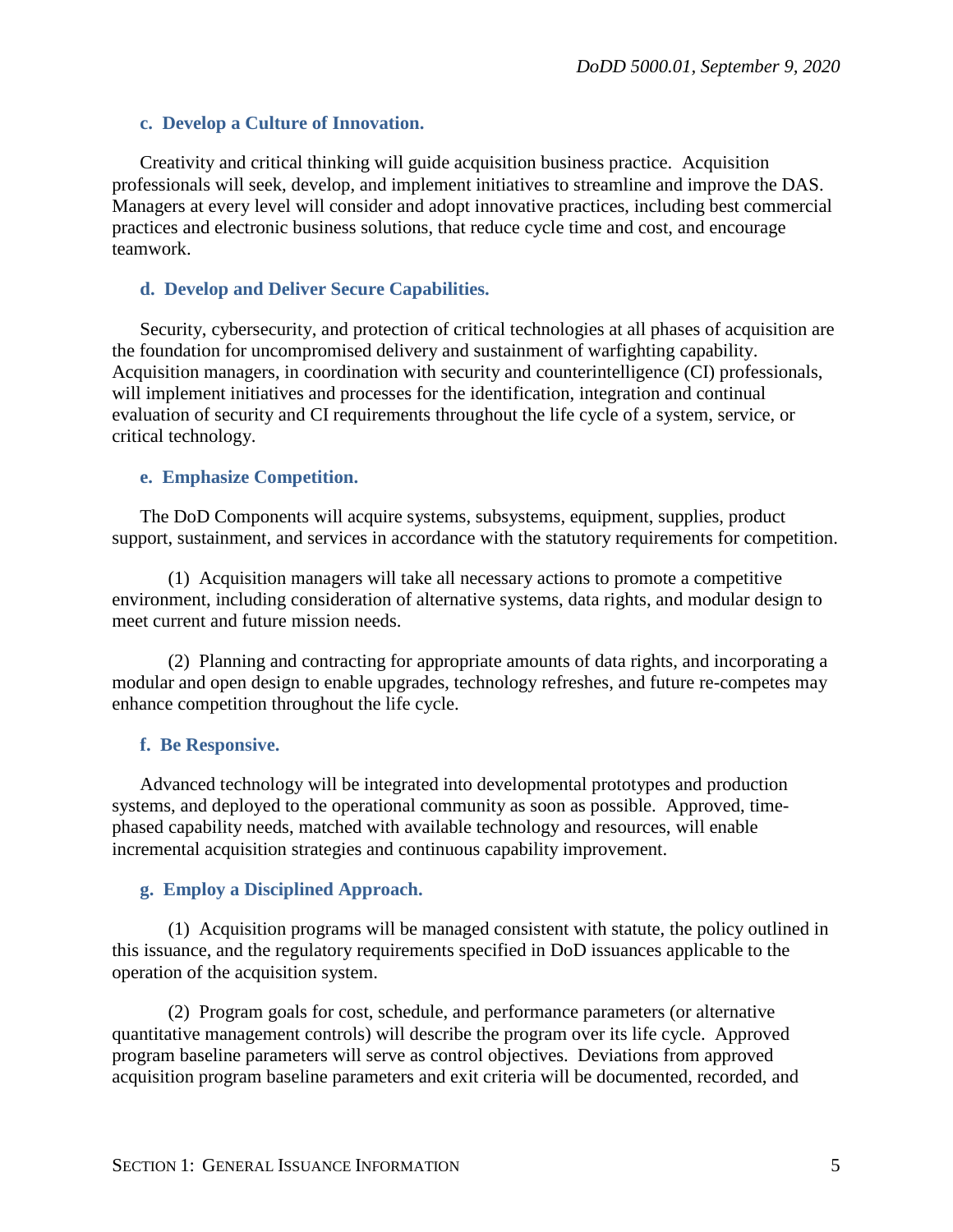reported to the Milestone Decision Authority (MDA) or Decision Authority. Program decisions will be recorded and retained.

#### <span id="page-5-0"></span>**h. Manage Efficiently and Effectively.**

Responsibility for the acquisition of systems will be decentralized to the maximum extent practicable.

(1) MDAs will provide PMs sufficient authority to accomplish approved program objectives for development, production, product support, and sustainment.

(2) Managers at every level will be given the authority to manage their programs and will be accountable for results.

(3) Program information requirements must be required by statute or specifically selected (i.e., "tailored-in") by the PM and approved by the MDA. The DAE or the SAEs may provide implementation guidance to achieve this objective.

#### <span id="page-5-1"></span>**i. Focus on Affordability.**

MDAs and acquisition leaders must recognize the impact of fiscal constraints and plan programs based on realistic projections of the funding available in future years.

(1) To achieve affordable readiness and maintainability, MDAs and acquisition leaders, in coordination with the DoD Component programming community, will:

- (a) Prepare realistic program life cycle cost estimates;
- (b) Prioritize portfolio capability requirements;
- (c) Project funding available within a given portfolio.

(2) The DoD Components must balance a program's requirements and cost in light of the funding and priorities within and across portfolios. In doing this, the DoD Component must consider both near-term development and production costs and the long-range operations and sustainment costs of deployed fleets and fielded systems.

#### <span id="page-5-2"></span>**j. Emphasize Environment, Safety, and Occupational Health (ESOH) and Requirements Management.**

ESOH risks and requirements will be managed to minimize the injury to or loss of Service members and degradation of their equipment, and to reduce impact on the environment. In accordance with Military Standard 882E, ESOH hazards will be eliminated when possible, and managed by the PM when not. System safety engineering will be employed to identify, document, and mitigate system hazards and reduce residual risk from those hazards.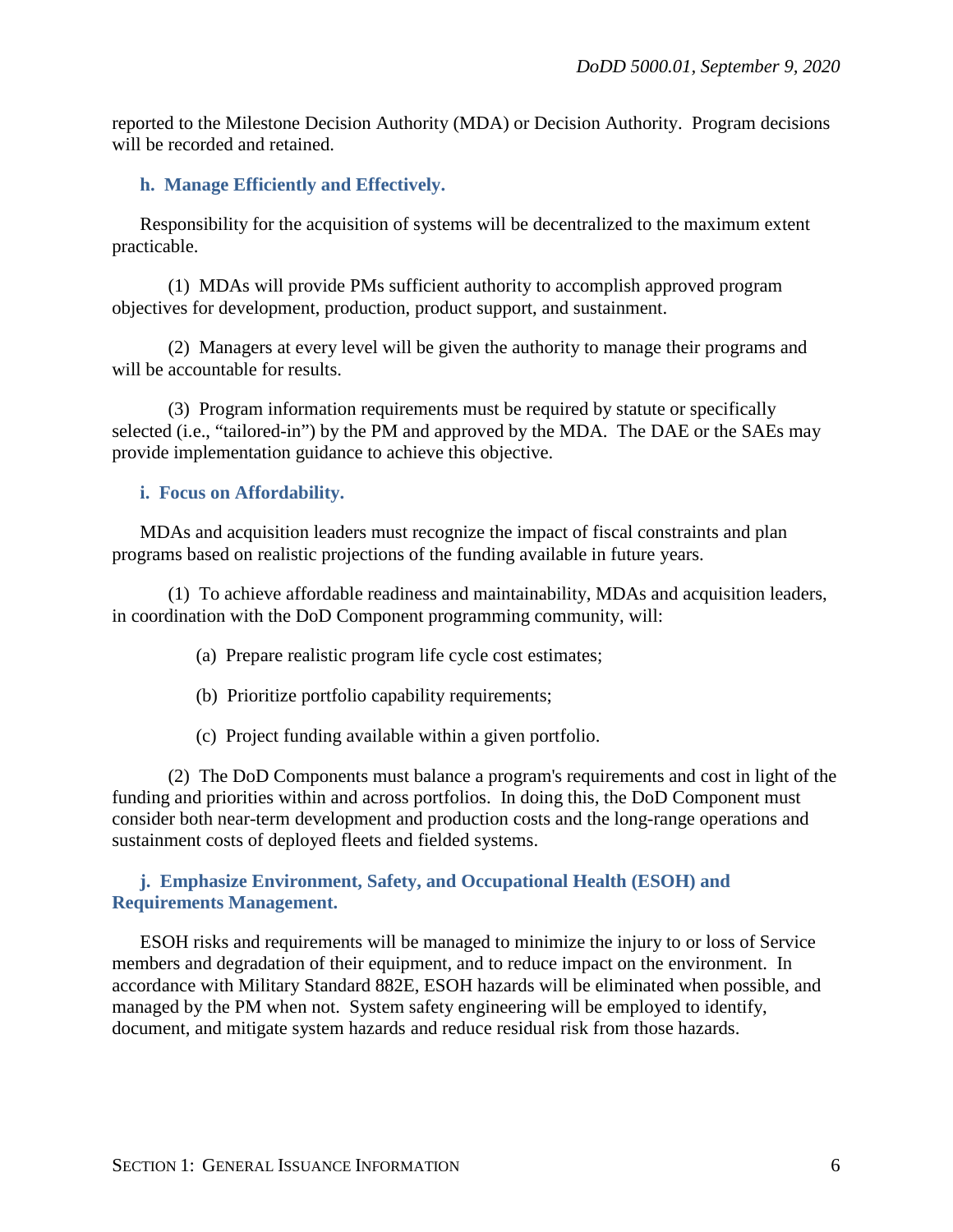#### <span id="page-6-0"></span>**k. Employ Performance Based-Acquisition Strategies.**

To maximize competition, innovation, and interoperability, acquisition managers will consider and employ performance-based strategies for acquiring and sustaining products and services. "Performance-based strategy" means a strategy that supports an acquisition approach structured around the results to be achieved as opposed to the manner by which the work is to be performed. This approach will be applied to all new procurements and upgrades, as well as reprocurements of systems, subsystems, and spares that are procured beyond the initial production contract award.

#### <span id="page-6-1"></span>**l. Plan for Product Support.**

Product support strategies (PSSs) will be informed by a business case analysis conducted pursuant to Section 2337 of Title 10, U.S.C. The PSS is designed to facilitate enduring and affordable sustainment consistent with warfighter requirements. Support metrics will be established, tracked, and adjusted where needed to ensure product support objectives are achieved and sustained over the system life cycle. PSSs include the best use of public and private sector capabilities through government and industry partnering initiatives, in accordance with statutory requirements.

#### <span id="page-6-2"></span>**m. Implement Effective Life-Cycle Management.**

The PM is accountable for achieving program life-cycle management objectives throughout the program life cycle. Planning for operations and support will begin at program inception, and supportability requirements will be balanced with other requirements that impact program cost, schedule, and performance. Performance based life-cycle product support implements life-cycle system management.

#### <span id="page-6-3"></span>**n. Implement Reliability and Maintainability by Design.**

DoD Components, MDAs, and acquisition leaders must implement fundamentals of design, manufacturing, and management that result in reliable and maintainable systems. These key fundamentals must be established early in the acquisition process and improved over the service life of the system.

#### <span id="page-6-4"></span>**o. Conduct Integrated Test and Evaluation.**

(1) Test and evaluation will be integrated throughout the defense acquisition process. Test and evaluation will be structured to provide essential information to decision makers, assess attainment of technical performance parameters, and determine whether systems are operationally effective, suitable, survivable, and safe for intended use.

- (2) The conduct of test and evaluation, integrated with modeling and simulation, will:
	- (a) Facilitate learning.
	- (b) Assess technology maturity and interoperability.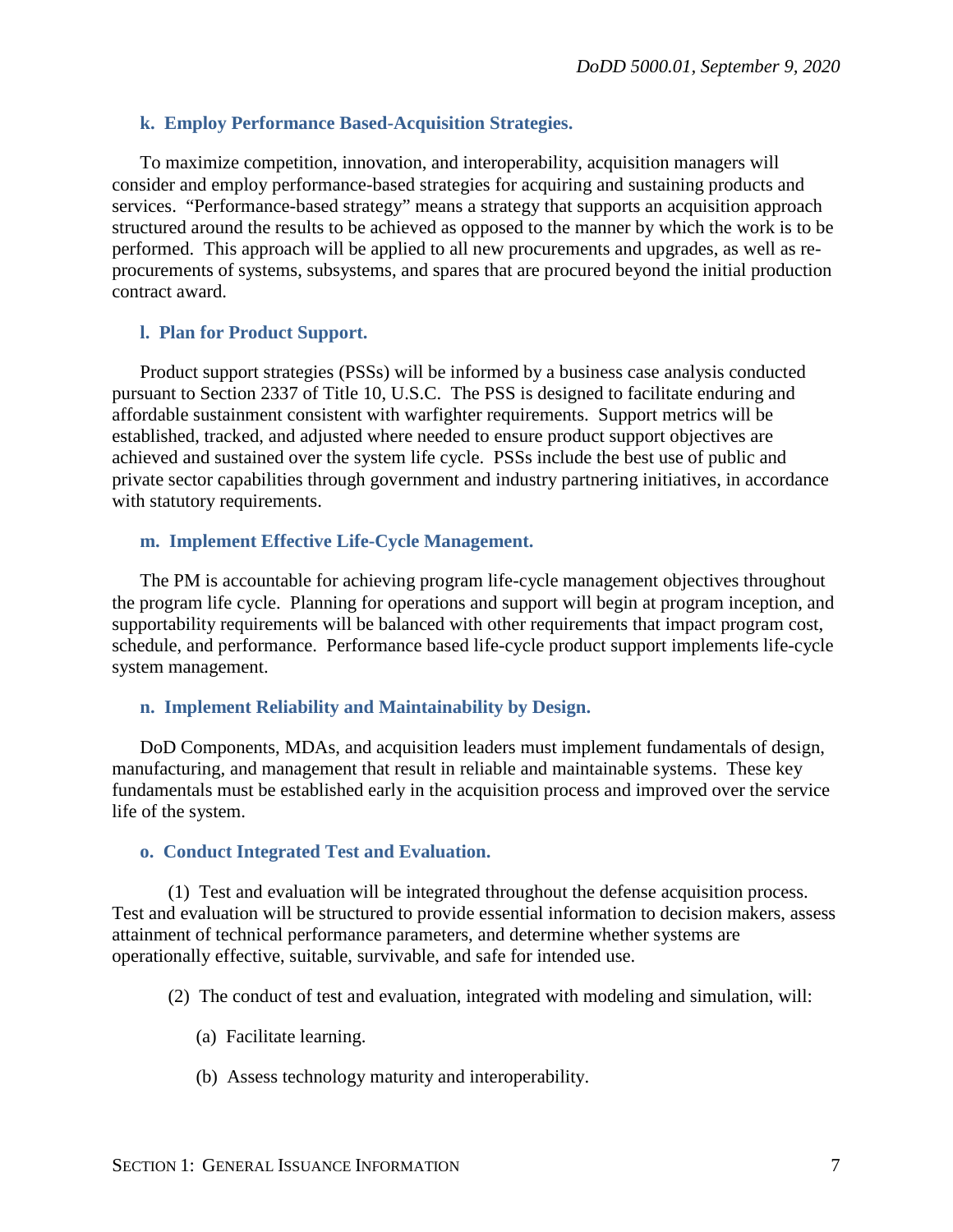(c) Facilitate integration into fielded forces.

(d) Confirm performance against documented capability needs and adversary capabilities as described in the system threat assessment.

#### <span id="page-7-0"></span>**p. Apply Human Systems Integration.**

Human systems integration planning will begin in the early stages of the program life cycle. The goal will be to optimize total system performance and total ownership costs, while ensuring that the system is designed, operated, and maintained consistent with mission requirements.

#### <span id="page-7-1"></span>**q. Deploy Interoperable Systems.**

Joint concepts, standardization, and integrated architectures will be used to the maximum extent possible to characterize the exchange of data, information, materiel, and services to and from systems, units, and platforms to assure all systems effectively and securely interoperate with other U.S. forces and coalition partner systems.

#### <span id="page-7-2"></span>**r. Plan for Corrosion Prevention and Mitigation.**

Acquisition managers will implement corrosion prevention and control procedures early in the program life cycle to prevent it from impacting the availability, cost, and safety of military equipment.

#### <span id="page-7-3"></span>**s. Employ Artificial Intelligence, Machine Learning, Deep Learning, and Other Related Capabilities throughout Execution of the Acquisition Process.**

To ensure a culture of performance that yields a decisive and sustained U.S. military advantage, the acquisition system will leverage capabilities including artificial intelligence, machine learning, and deep learning to maximize efficiency and streamline the acquisition of goods and services.

#### <span id="page-7-4"></span>**t. Plan for Coalition Partners.**

To enable allies and partners to enhance U.S. military capability, collaboration opportunities, potential partnerships, and international acquisition and exportability features and limitations will be considered in the early design and development phase of acquisition programs.

#### <span id="page-7-5"></span>**u. Maintain a Professional Workforce.**

The acquisition workforce is a critical asset and essential to achieving the defense strategy. Consequently, the DoD must recruit, develop, and maintain a fully proficient military and civilian acquisition workforce that is highly skilled across a broad range of management, technical, and business disciplines.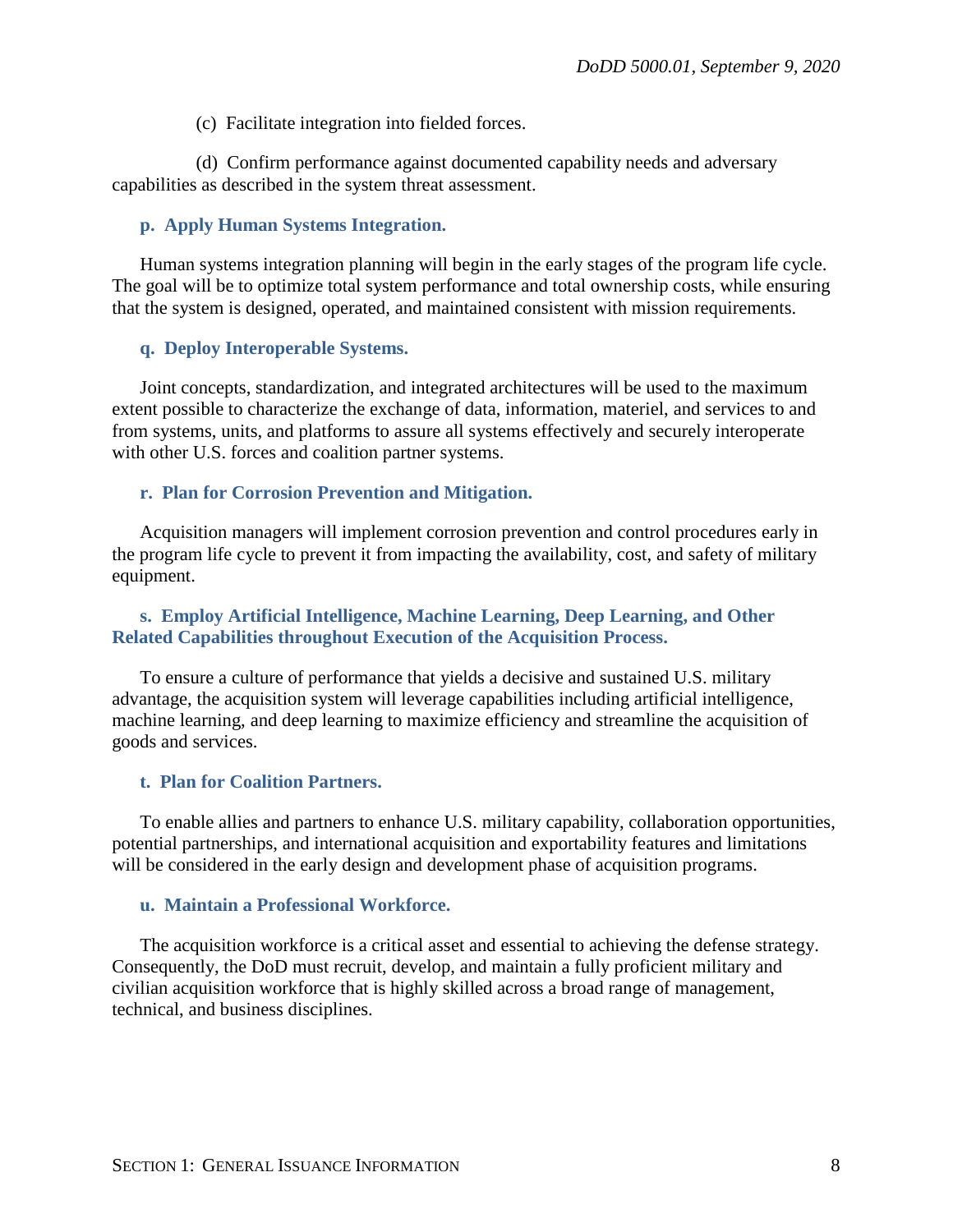#### <span id="page-8-0"></span>**v. Comply with Statute and International Agreements.**

The acquisition and procurement of DoD weapons and information systems must be consistent with all applicable domestic law, and the resulting systems must comply with applicable treaties and international agreements (for arms control agreements, see DoD Directive (DoDD) 2060.01), customary international law, and the law of armed conflict (also known as the laws and customs of war). An attorney authorized to conduct such legal reviews in the DoD must conduct the legal review of the intended acquisition of weapons or weapons systems.

#### <span id="page-8-1"></span>**w. Maintain Data Transparency.**

Data should be transparently shared, to the greatest extent possible, in its native form and require minimal formatting and manipulation. All DoD data will be shared as widely as possible across the Military Services and OSD. Options to frustrate or prevent data transparency should not be entertained.

#### <span id="page-8-2"></span>**x. Manage Records Effectively.**

DoD records must be managed in compliance with DoD Instruction 5015.02 and Title 44 of U.S.C., while protecting the legal and financial rights and interests of the Federal Government and of persons affected by U.S. Government activities.

#### <span id="page-8-3"></span>**y. Employ a Collaborative Process.**

The DAS should be a collaborative process in which the DoD Components consult and coordinate with one another. However, if a Principal Staff Assistant or Service Secretary has an objection to a fundamental aspect of the acquisition process, he or she may raise this objection to the Deputy Secretary of Defense in the form of a briefing. The briefing serves to notify the Deputy of a dissenting view, but does not preemptively halt the acquisition process, unless the Deputy chooses to intercede.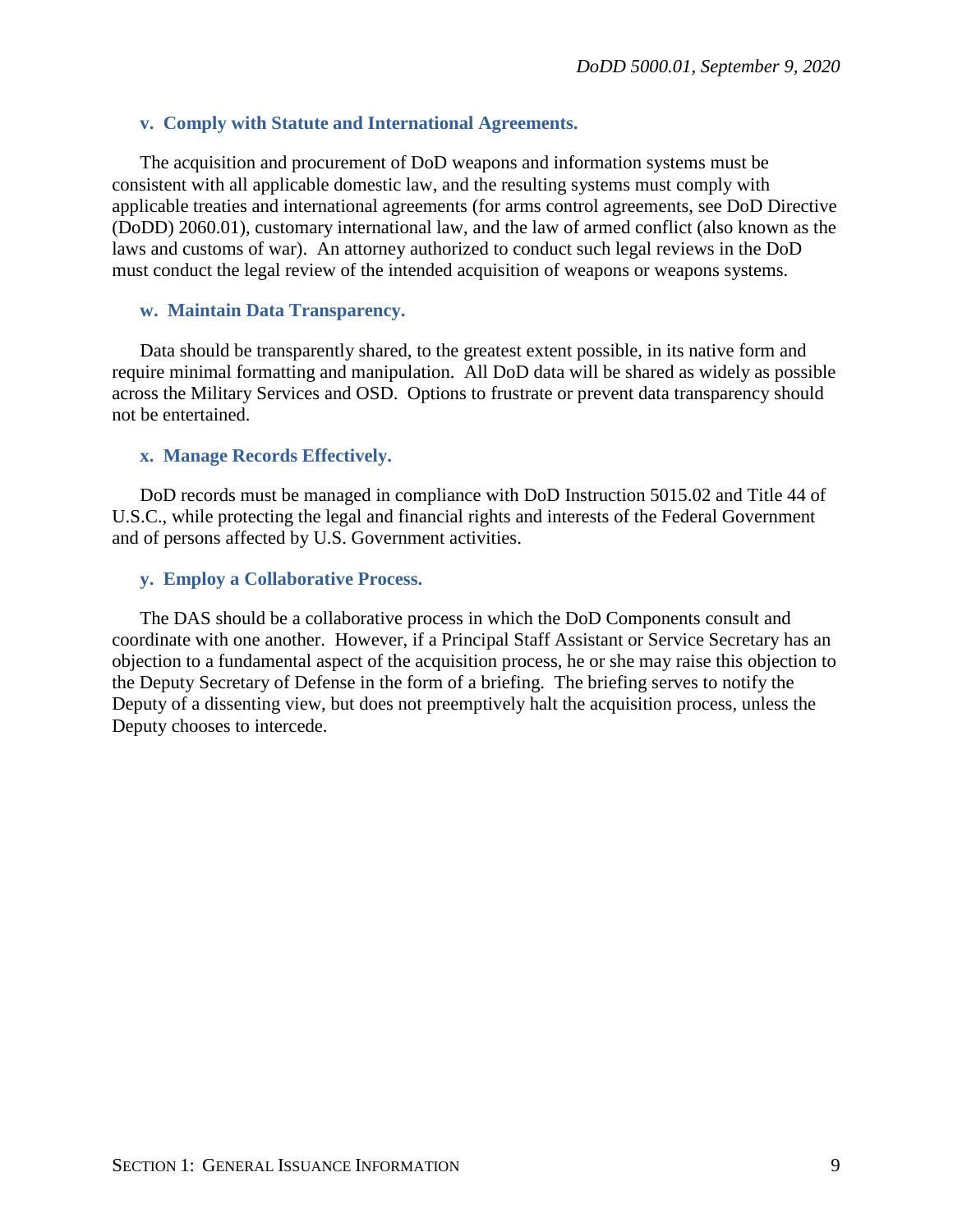### **SECTION 2: RESPONSIBILITIES**

#### <span id="page-9-1"></span><span id="page-9-0"></span>**2.1. UNDER SECRETARY OF DEFENSE FOR ACQUISITION AND SUSTAINMENT (USD(A&S)).**

The USD(A&S):

a. Executes the acquisition responsibilities in DoDD 5135.02.

b. Serves as an advisor in the preparation of major defense acquisition program (MDAP) analysis of alternatives (AoA) study guidance.

c. Serves as the MDA for the Materiel Development Decision, Milestone A, the Request for Proposal Release Decision Point for the Engineering and Manufacturing Development Phase, Milestone B, and Milestone C for acquisition category (ACAT) ID programs.

d. Issues and maintains requirements for the content, review, and approval process for ACAT ID acquisition strategies.

e. Publishes all middle tier of acquisition (MTA) policy, to include MTA rapid prototyping policy and MTA rapid fielding policy. USD(A&S) written approval is required before using the MTA pathway for a program that exceeds the MDAP dollar threshold.

#### <span id="page-9-2"></span>**2.2. UNDER SECRETARY OF DEFENSE FOR RESEARCH AND ENGINEERING (USD(R&E)).**

The USD(R&E):

a. Executes the research and engineering responsibilities in DoDD 5137.02.

b. Serves as a technical advisor in the preparation of MDAP AoA study guidance.

c. Confirms that a materiel solution that addresses the validated need or capability gap for the MDAP is technically feasible and achievable.

d. Conducts and approves independent technical risk assessments (ITRAs) for ACAT ID Programs.

e. Provides guidance for Military Department-conducted ITRAs for ACAT IB and IC programs. Approves Military Department-conducted ITRAs (the number of Military Department ITRAs that USD(R&E) reviews will be at USD(R&E)'s discretion). Military Department ITRAs conducted on non-MDAP programs will follow USD(R&E)-published ITRA policy.

f. Maintains authority over early development prototyping policy outside of MTA.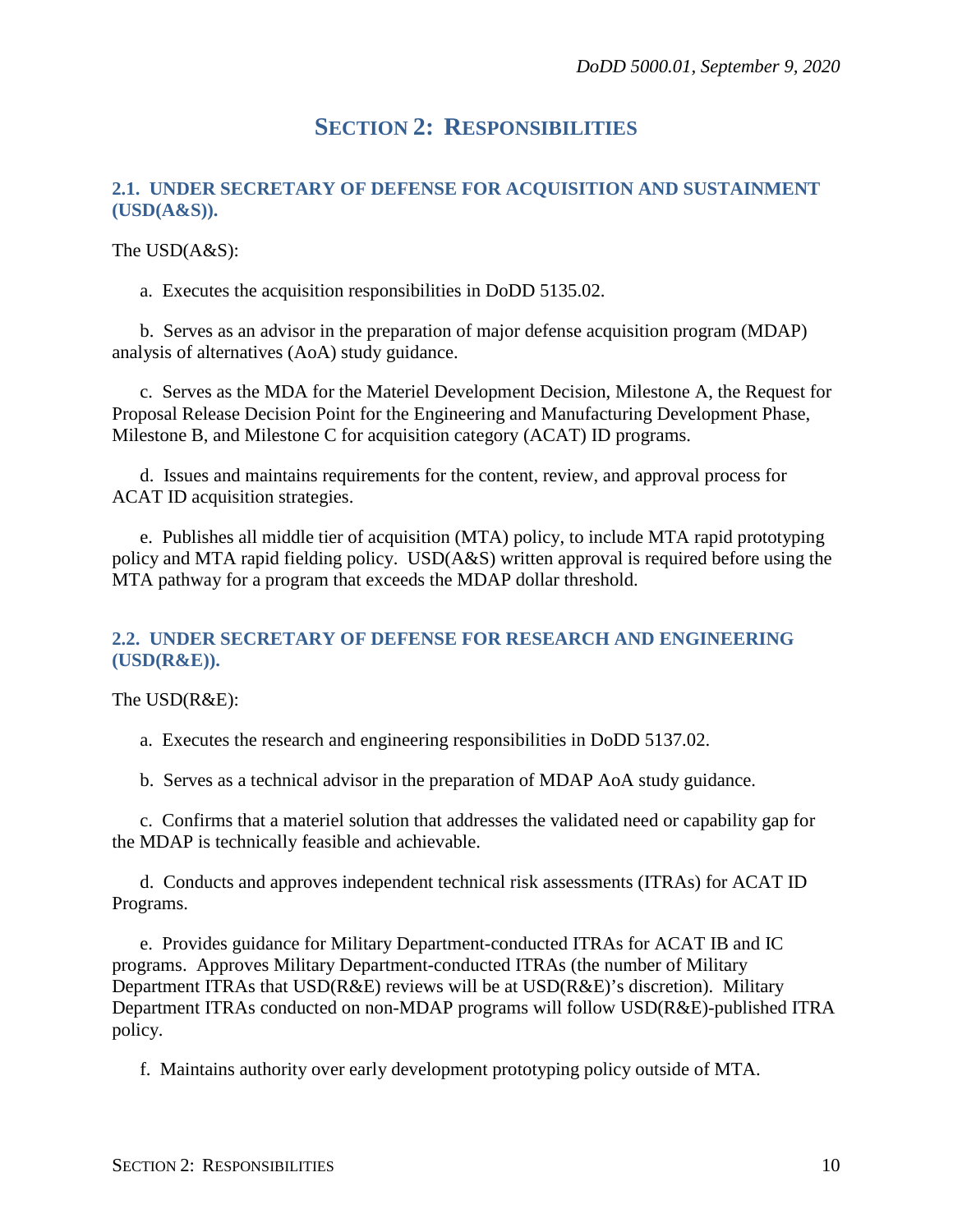g. Serves as the approval authority for the developmental test and evaluation (DT&E) plan in the Test and Evaluation Master Plan (TEMP), test strategy, or other overarching program test planning document for all ACAT ID programs. Reviews and advises the MDA on the DT&E plan in the TEMP, test strategy, or other overarching program test planning document for ACAT IB and IC programs.

#### <span id="page-10-0"></span>**2.3. UNDER SECRETARY OF DEFENSE FOR INTELLIGENCE AND SECURITY (USD(I&S)).**

In accordance with DoDD 5143.01, the USD(I&S):

a. Advises and assists the integration of intelligence data, CI, and security throughout the acquisition life cycle.

b. Oversees Defense Intelligence Enterprise and Defense Security Enterprise performance in meeting critical intelligence needs of life-cycle acquisition.

c. Provides intelligence and security advice for ACAT ID programs.

d. Manages a professional certification program for the intelligence workforce that supports the DoD acquisition process.

#### <span id="page-10-1"></span>**2.4. UNDER SECRETARY OF DEFENSE FOR PERSONNEL AND READINESS (USD(P&R)).**

In addition to the responsibilities in DoDD 1322.18 and DoDD 5124.02, the USD(P&R) establishes policy and oversees implementation of training capabilities for defense systems.

#### <span id="page-10-2"></span>**2.5. CHIEF MANAGEMENT OFFICER (CMO) OF THE DOD.**

The CMO, operating under the Deputy Secretary's guidance, is responsible for the business functions of Defense-wide organizations. In addition to the responsibilities in DoDD 5105.82 and the February 1, 2018 Secretary of Defense memorandum, the CMO executes the certification responsibilities, pursuant to Section 2222 of Title 10, U.S.C., to allow a priority defense business system, or any other defense business system that is not under the authority of a military department CMO, to:

a. Proceed into development (or, if no development is required, into production or fielding); or

b. Continue with development or sustainment on an annual basis thereafter.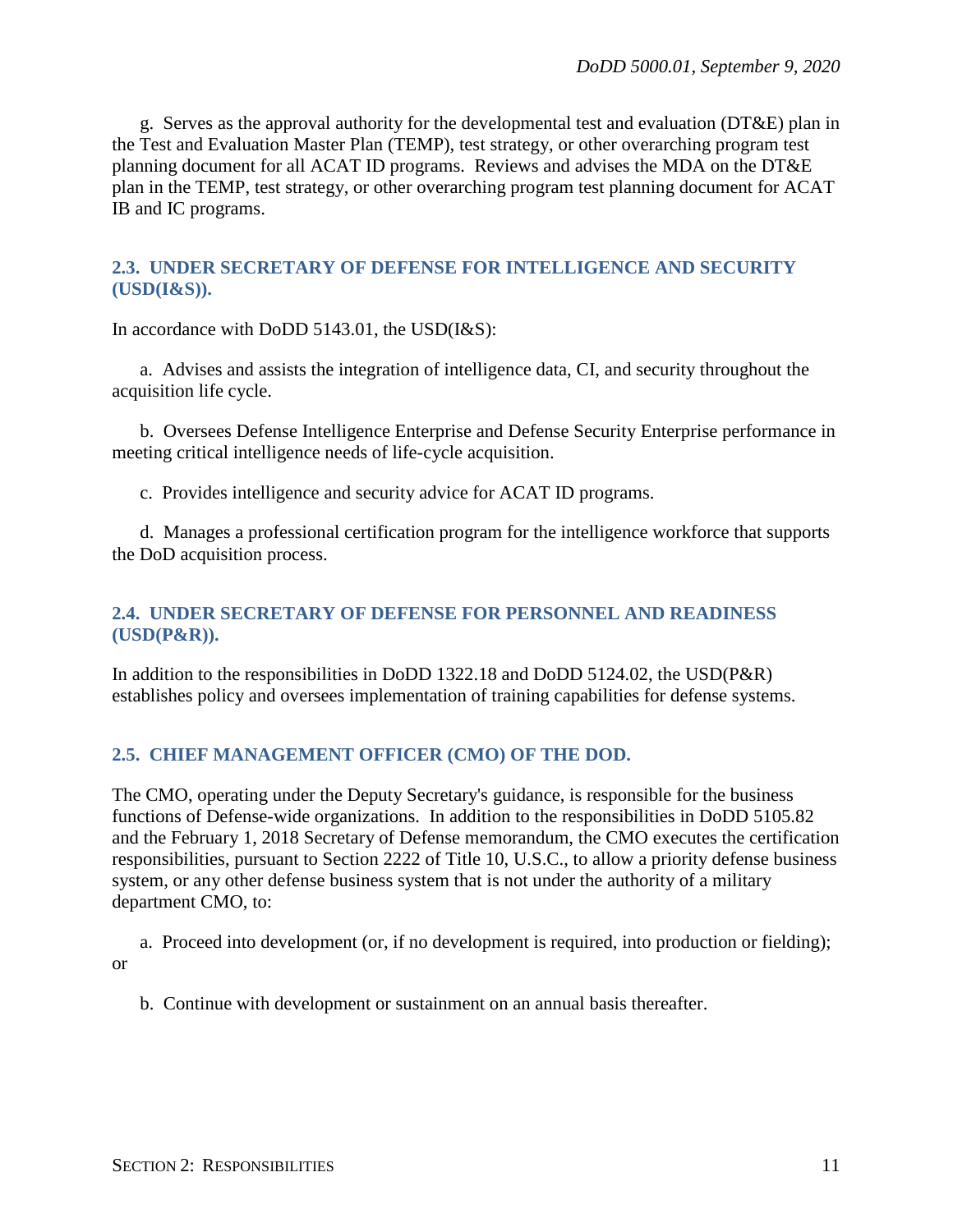#### <span id="page-11-0"></span>**2.6. DOD CHIEF INFORMATION OFFICER.**

In accordance with applicable federal law and regulations and in accordance with DoDD 5144.02 and DoD Instruction 8500.01, and policies cited therein, the DoD Chief Information Officer:

a. Establishes cybersecurity policy and standards, and provides guidance for incorporating cybersecurity and cyber risk management in the DoD.

b. Coordinates with the  $USD(R&E)$  and the  $USD(A&S)$  to ensure that cybersecurity policies and standards are integrated into the DAS.

c. Develops, maintains, and manages the implementation of a sound, secure, and integrated DoD information technology (IT) and cybersecurity architecture; ensures the interoperability of IT throughout the DoD; and prescribes IT standards, including network and cybersecurity standards that apply throughout the DoD.

d. Supports and informs the USD(A&S) on all IT and cyber infrastructure acquisition matters and investment decisions, including IT-intensive software systems, such as business systems, to ensure that cybersecurity policies and standards are integrated into the DAS.

e. Coordinates with the USD(A&S) to develop and maintain a process for maximizing the value of, and assessing and managing the risks related to, DoD IT acquisitions.

f. Coordinates with the USD(A&S) to develop, provide oversight, and support integration of the statutory cybersecurity strategy for programs acquiring or employing mission critical or mission essential IT.

#### <span id="page-11-1"></span>**2.7. DIRECTOR OF OPERATIONAL TEST AND EVALUATION (DOT&E).**

In addition to the acquisition responsibilities in DoDD 5141.02, the DOT&E has overarching responsibility for operational and live fire test and evaluation in accordance with Section 139 of Title 10, U.S.C, by:

a. Prescribing policies and procedures for the conduct of operational and live fire test and evaluation in the DoD.

b. Reviewing and approving operational and live fire test plans for MDAPs and programs designated for DOT&E oversight.

c. Providing an independent evaluation of system operational effectiveness, suitability, and survivability, including cybersecurity, in reports to DoD acquisition leadership, the Secretary of Defense, and the congressional defense committees, based on the operational and live fire testing that was conducted.

d. Advising programs on the testability of system requirements.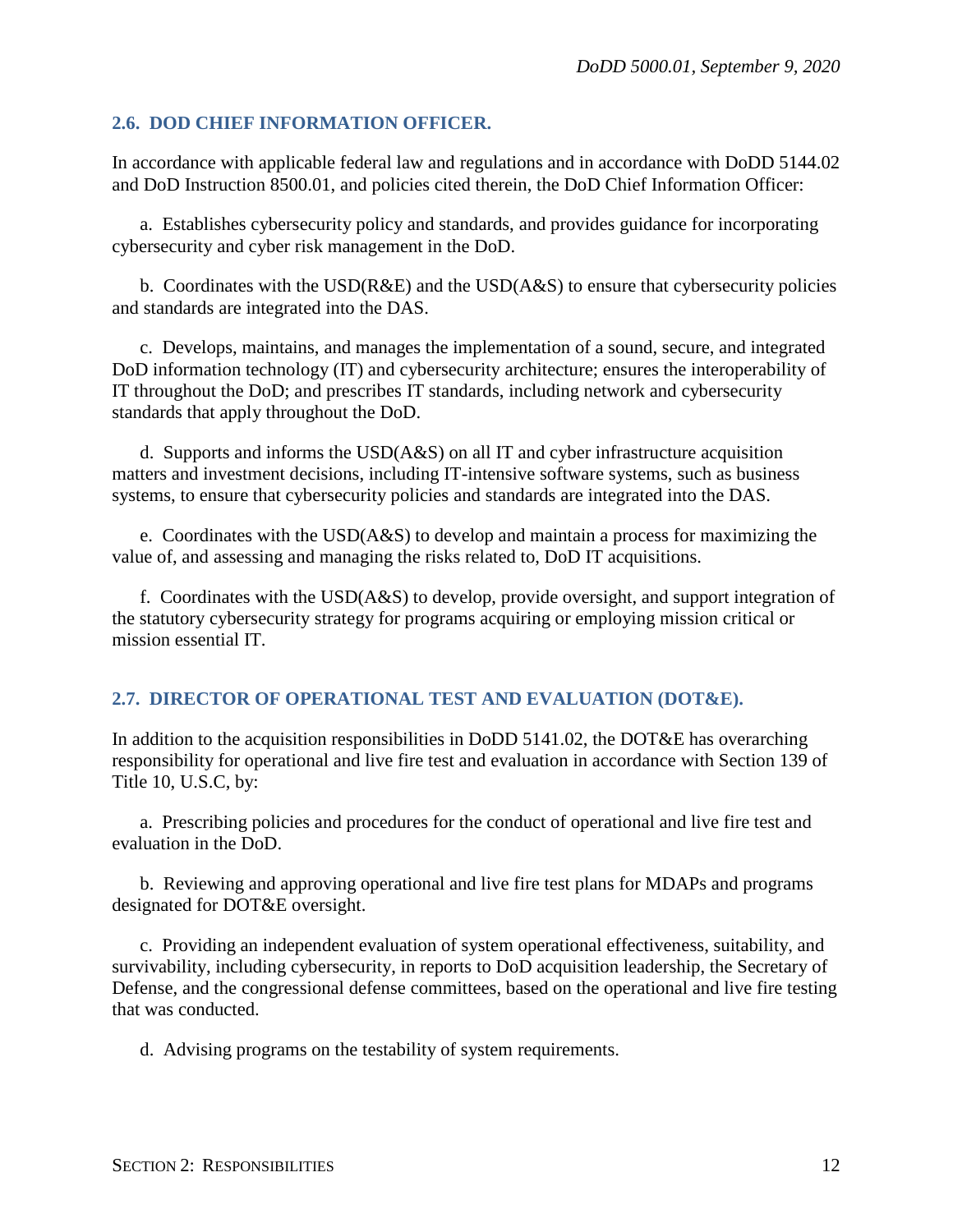e. Tailoring operational test and evaluation and live fire test and evaluation to fit within each program's unique acquisition strategy.

f. Coordinating with DT&E personnel to ensure test resources are used efficiently across the program life cycle.

#### <span id="page-12-0"></span>**2.8. DIRECTOR OF COST ASSESSMENT AND PROGRAM EVALUATION.**

In addition to the responsibilities assigned in DoDD 5105.84, the Director of Cost Assessment and Program Evaluation:

a. Conducts or approves independent cost analysis and issues the policies for collection of cost data.

b. Provides analysis and advice on matters relating to the planning and programming phases of the planning, programming, budgeting, and execution system, and the preparation of materials and guidance for such system.

c. Develops AoA study guidance, approves AoA study plans, and evaluates the adequacy of AoAs for all MDAPs, in accordance with DoDD 5105.84.

d. Conducts analysis and provides advice to inform the establishment of program cost and fielding goals pursuant to Section 2448a of Title 10, U.S.C.

#### <span id="page-12-1"></span>**2.9. DOD COMPONENT HEADS.**

a. The DoD Component heads:

(1) Implement this issuance consistent with applicable domestic law, treaties, and international agreements; the policies that govern the DAS; and other DoD Component-assigned authorities.

(2) Provide oversight of aggregation, coordination, storage, and analysis of data that:

(a) Supports development, acquisition, product support, sustainment, and affordability of systems, platforms, and capabilities.

(b) Assures timely and accurate submissions of congressionally required reports and responses.

(c) Provides DoD stakeholders with access to data consistent with statute or approved charters.

b. DoD Component heads, including the Directors of the Defense Agencies with acquisition authority but **not** the CJCS, Defense Agency Directors without acquisition authority, or Directors of the DoD Field Activities, designate a civilian official within their Component to be the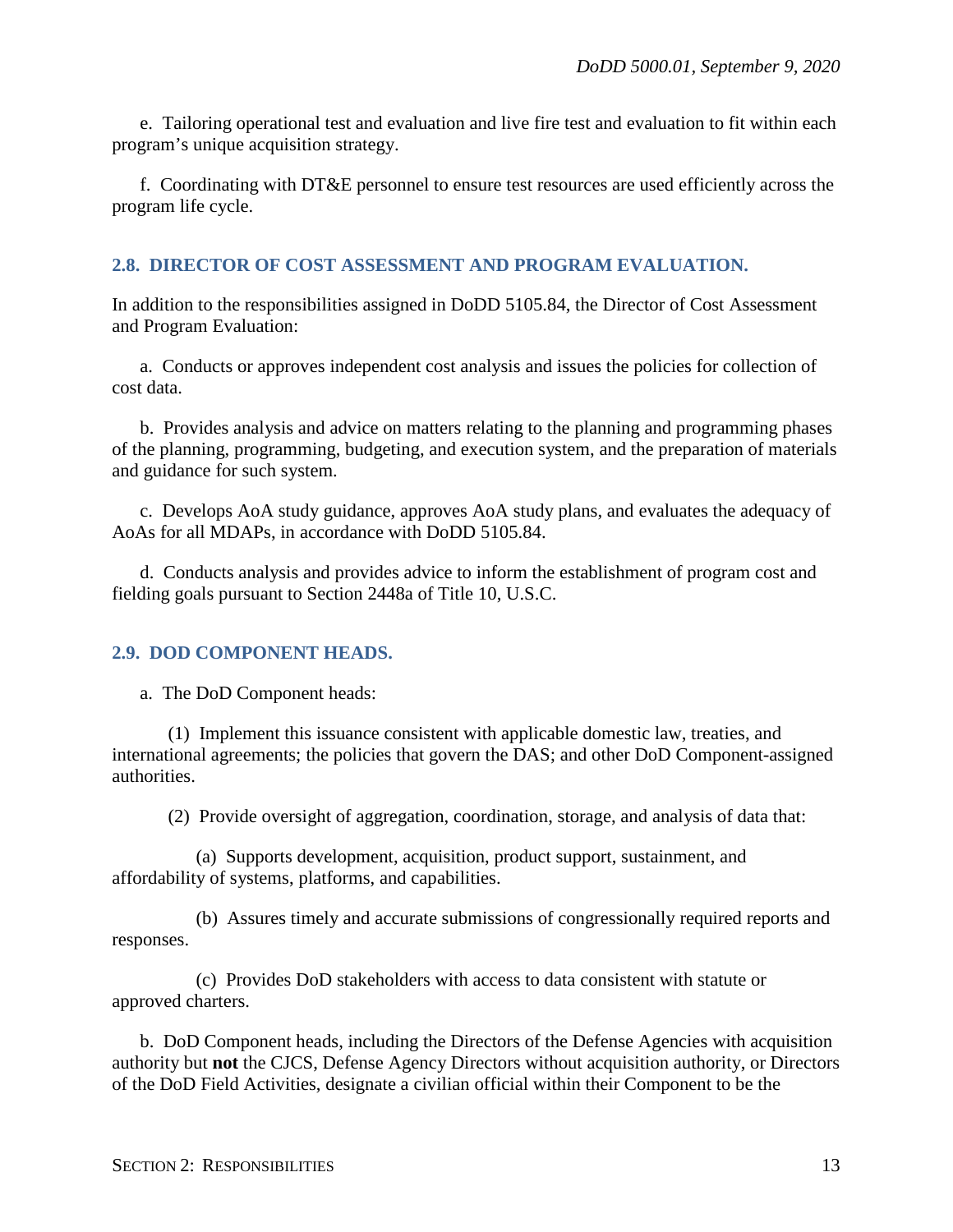acquisition executive. In addition to duties assigned by the DoD Component head, the acquisition executive:

(1) Provides overall management and oversight of technology development, acquisition, and product support.

(2) Is responsible for sustainment of programs (unless otherwise directed), platforms, and systems that deliver effective, safe, secure, sustainable, and affordable capabilities.

c. DoD Component heads implementing policy will limit additional guidance related to the operation of adaptive acquisition framework pathways to that needed for efficient operations. Component policy may supplement but may not conflict with this issuance or other DoD acquisition policy documents or issuances.

#### <span id="page-13-0"></span>**2.10. CJCS.**

In addition to the responsibilities in Paragraph 2.9., the CJCS:

a. Provides advice and assessment on joint military capability needs to the Secretary of Defense, the Deputy Secretary of Defense, and other DoD Component heads.

b. Is responsible for preparing military analysis, options, and plans related to the DAS, to include providing advice and analysis to other DoD Component heads through validated and approved capabilities documents.

c. May engage the DoD Component heads to assist with providing advice and assessment on acquisition matters. Procedures developed to carry out this responsibility must be consistent with this issuance and be coordinated with the USD( $A&S$ ).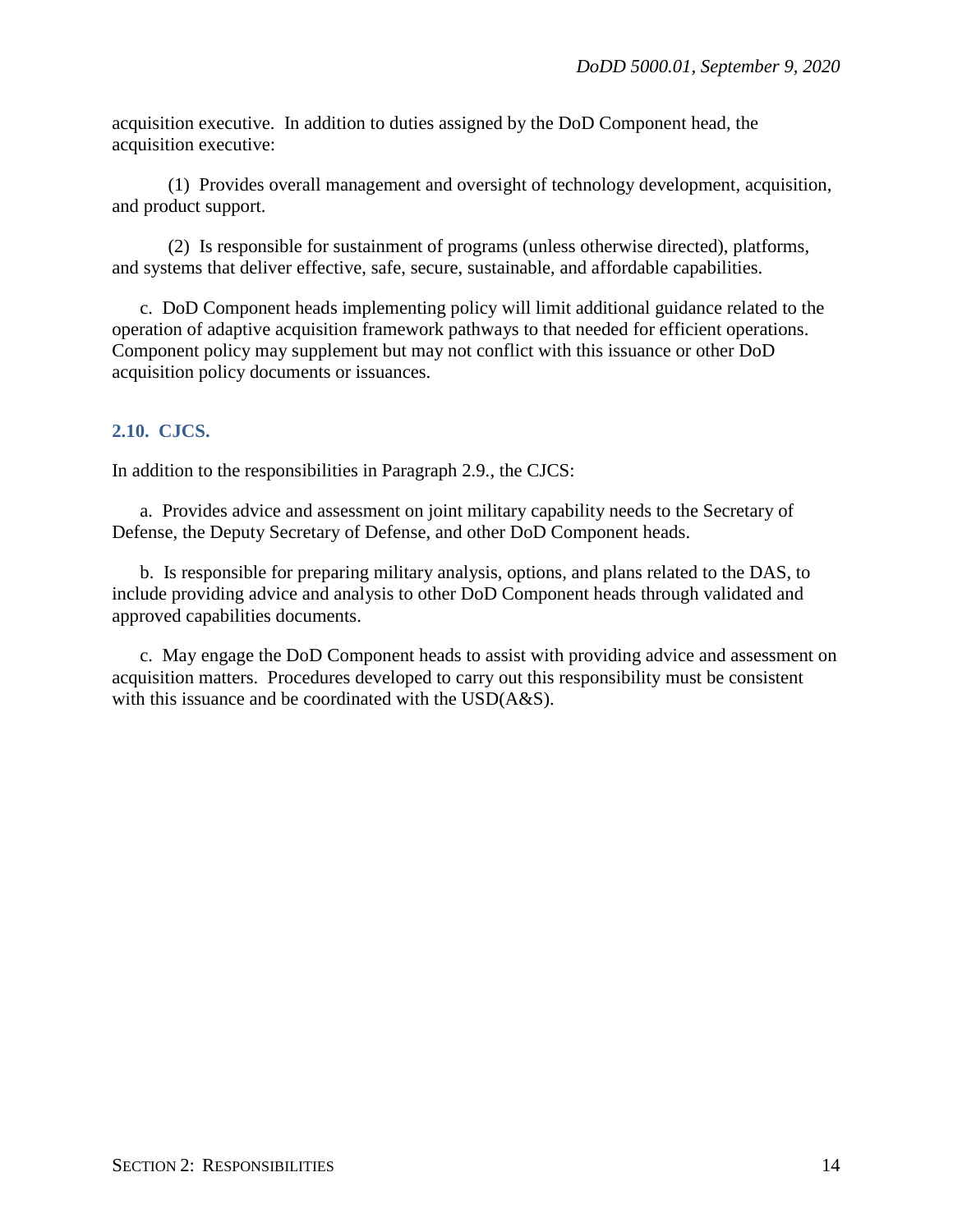## **GLOSSARY**

#### <span id="page-14-1"></span><span id="page-14-0"></span>**G.1. ACRONYMS.**

| <b>ACRONYM</b>  | <b>MEANING</b>                                             |
|-----------------|------------------------------------------------------------|
| <b>ACAT</b>     | acquisition category                                       |
| AoA             | analysis of alternatives                                   |
| <b>CI</b>       | Counterintelligence                                        |
| <b>CJCS</b>     | Chairman of the Joint Chiefs of Staff                      |
| <b>DAS</b>      | <b>Defense Acquisition System</b>                          |
| <b>DoDD</b>     | DoD directive                                              |
| DOT&E           | Director of Operational Test and Evaluation                |
| DT&E            | developmental test and evaluation                          |
| <b>ESOH</b>     | environment, safety, and occupational health               |
| IT              | information technology                                     |
| <b>ITRA</b>     | independent technical risk assessments                     |
| <b>MDA</b>      | milestone decision authority                               |
| <b>MDAP</b>     | major defense acquisition program                          |
| <b>MTA</b>      | middle tier of acquisition                                 |
| <b>PM</b>       | project manager                                            |
| <b>PSS</b>      | product support strategy                                   |
| SoS             | system of systems                                          |
| <b>TEMP</b>     | test and evaluation master plan                            |
| U.S.C           | <b>United States Code</b>                                  |
| USD(A&S)        | Under Secretary of Defense for Acquisition and Sustainment |
| $USD$ ( $\&$ S) | Under Secretary of Defense for Intelligence and Security   |
| USD(R&E)        | Under Secretary of Defense for Research and Engineering    |

#### <span id="page-14-2"></span>**G.2. DEFINITIONS.**

A complete glossary of the terms used in this directive is maintained on the Defense Acquisition University Website at https://www.dau.edu/tools/t/DAU-Glossary.